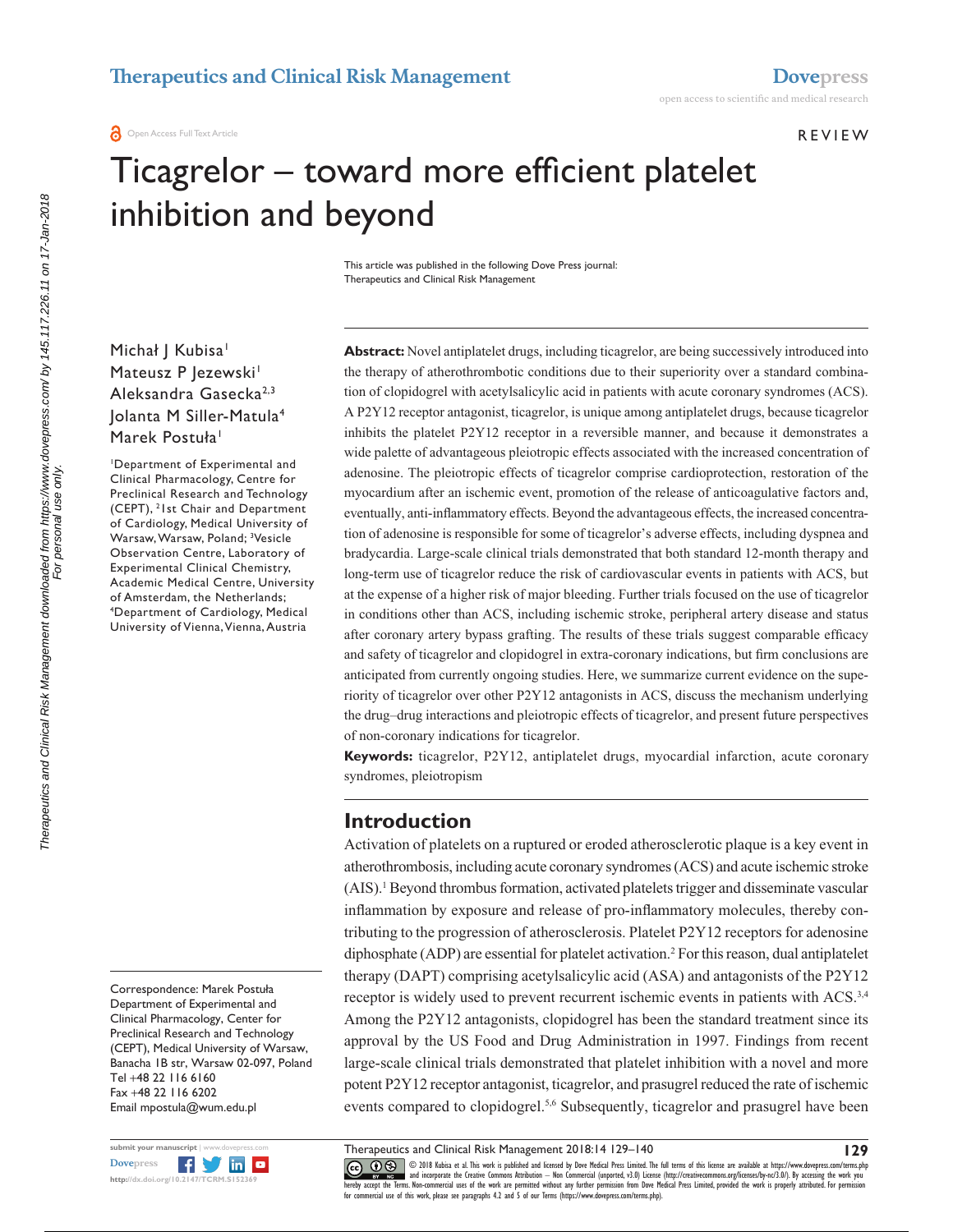recommended as the first line treatment in both patients with ST segment elevation myocardial infarction (STEMI) and non-ST segment elevation ACS at moderate-to-high risk of ischemic events, regardless of the initial treatment strategy.3,4 Clopidogrel in turn should be used only if ticagrelor and prasugrel are not available, or are contraindicated.<sup>3,4</sup> In contrast to clopidogrel and prasugrel, ticagrelor 1) blocks the P2Y12 receptor reversibly, 2) increases the concentration of adenosine, and in contrast to clopidogrel 3) is metabolized independently of the interindividual genetic variability.<sup>5</sup> Therefore, ticagrelor is being increasingly investigated in patients with ACS, as well as in non-coronary indications.

In this review, we briefly present the pharmacokinetics and pharmacodynamics of P2Y12 antagonists, summarize the current evidence on the superiority of ticagrelor over clopidogrel in ACS, discuss the mechanism underlying the drug–drug interactions and pleiotropic effects of ticagrelor, and present future perspectives of non-coronary indications for ticagrelor.

# **P2Y12 receptor characteristics, P2Y12 antagonists pharmacokinetics and pharmacodynamics**

P2Y12 receptor is a G-coupled receptor expressed mainly on platelet cells and merely present on microglial cells.7,8 Binding of ADP results in receptor activation, inhibition of adenyl cyclase, decrease in cyclic adenosine monophosphate level, and finally platelet aggregation.7 Expression of P2Y12 receptor may vary due to 1) substitution in the *P2Y12R* coding gene, 2) qualitative abnormalities of the platelet P2Y12R which result in extensive bleeding disorders, and 3) chronic conditions like diabetes mellitus (DM) and chronic kidney disease (CKD) which are associated with high activity of P2Y12R.7,9 Although the scope of P2Y12R functions exceeds beyond platelet activity, the primary function of the P2Y12 receptor includes platelet activation and therefore its inhibition evokes interest in the prevention of thrombotic events.<sup>8</sup>

A summary of pharmacodynamic and pharmacokinetic properties of oral P2Y12 antagonists is presented in Table 1.<sup>10</sup> Clopidogrel is a prodrug. Following oral administration and intestinal absorption of clopidogrel, it is inactivated by esterases and only 15% of the dose is further metabolized in a two-step process by different hepatic cytochrome P450 (CYP450) isoenzymes. The response to clopidogrel is highly variable. The most important aspects that influence the response to clopidogrel include genetic factors, comorbidities, with an emphasis on DM and chronic renal failure, as well as adjunctive pharmacotherapy, including proton pump inhibitors, calcium-channel blockers, coumarin derivatives and statins.7 Thus, about one-third of the clopidogrel recipients remain resistant to its anti-aggregatory effect  $- a$ phenomenon called high on-treatment platelet reactivity.<sup>11</sup>

A third-generation thienopyridine, prasugrel, is also administered as a prodrug, which needs intestinal and hepatic conversion.10 However, only one CYP450 step is involved in this process, and prasugrel pharmacokinetics and pharmacodynamics are less dependent on genetic variability.10 Prasugrel active metabolite achieves inhibition of platelet aggregation (IPA) within 1 hour after administration.10 Consequently, DAPT using this newer P2Y12 inhibitor results in faster, more consistent, and stronger platelet inhibition.<sup>10</sup>

In contrast to both clopidogrel and prasugrel, ticagrelor is a unique non-thienopyridine P2Y12 antagonist, which does not require metabolic activation, binds to the P2Y12 receptor in a reversible manner, reaches IPA within 30 minutes after administration, and demonstrates pleiotropic effects probably by increasing adenosine concentration and by yet unknown mechanisms. These features likely set ticagrelor in a higher

|  |  |  |  | Table I Pharmacodynamics and pharmacokinetics of oral P2Y12 inhibitors |  |  |  |  |
|--|--|--|--|------------------------------------------------------------------------|--|--|--|--|
|--|--|--|--|------------------------------------------------------------------------|--|--|--|--|

|                                       | Clopidogrel    | Prasugrel        | <b>Ticagrelor</b>             |
|---------------------------------------|----------------|------------------|-------------------------------|
| Chemical group                        | Thienopyridine | Thienopyridine   | Cyclopentyltriazolopyrimidine |
| Dosage (loading; maintenance), mg     | 300; 75        | 60:10            | 180; 90                       |
| Metabolic activation required         | Yes            | Yes              | No                            |
| CYP responsible for metabolism*       | CYP2C19        | CYP3A4/5, CYP2B6 | CYP3A4                        |
| Metabolism dependent on CYP phenotype | Yes            | No               | No                            |
| IPA, %                                | $50 - 70$      | 90               | 90                            |
| Time to reach IPA, h                  | 2-4 (depends   |                  | 0.5                           |
|                                       | on phenotype)  |                  |                               |
| Time to reach $C_{\text{max}}$ , h    | $0.5 - 1$      | 0.5              | $1.3 - 2$                     |
| Reversible binding to ADP receptor    | No             | No               | <b>Yes</b>                    |
| Pleiotropism                          | Yes            | Yes              | Yes                           |
| Adenosine-related pleiotropism**      | No             | No               | Yes                           |

**Notes:** \*Most pharmacodynamically involved CYP; \*\*probably adenosine-related pleiotropism (see "Mechanism underlying the pleiotropic effects of ticagrelor" section). Data from Teng<sup>10</sup> and Siller-Matula et al.<sup>91</sup>

Abbreviations: CYP, cytochrome P450; IPA, inhibition of platelet aggregation; C<sub>max</sub>, maximal concentration; ADP, adenosine diphosphate.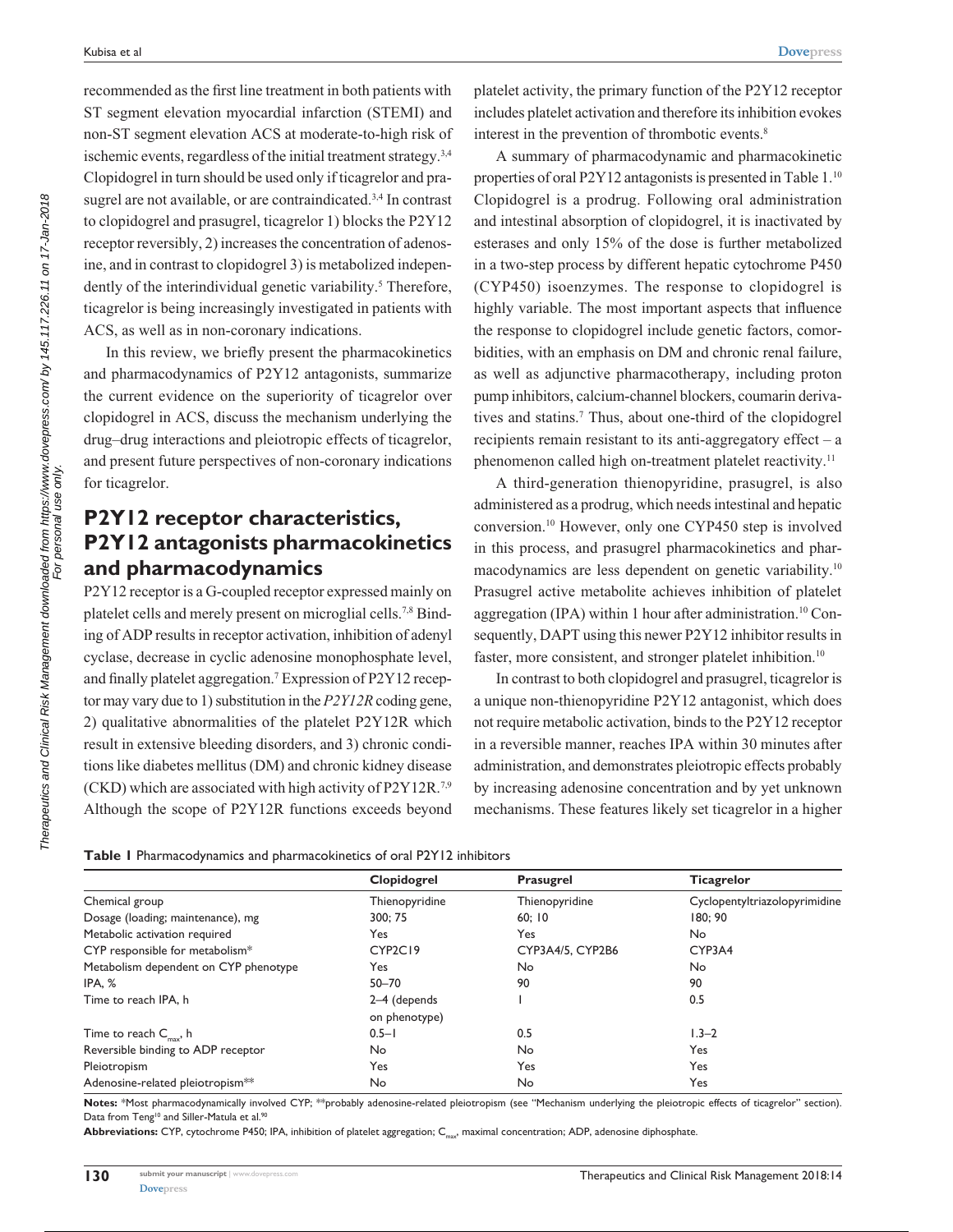position among the P2Y12 antagonists, and contribute to the wide spectrum of clinical benefits.

# **Superiority of ticagrelor over clopidogrel in ACS**

Table 2 presents a comparison of the efficacy and safety outcomes between ticagrelor and other P2Y12 antagonists in patients with ACS.

The superiority of ticagrelor over clopidogrel has been initially established based on the results of the multicenter, double-blind, randomized PLATO (Platelet Inhibition and Patient Outcomes) study, which compared ticagrelor and clopidogrel for the prevention of cardiovascular (CV) events in 18,624 patients with ACS, with or without ST segment elevation.5 PLATO showed a reduction in the primary efficacy endpoint (a composite of death from vascular causes, acute myocardial infarction [AMI], or stroke) in patients treated with ticagrelor, as compared to those treated with clopidogrel  $(9.8\% \text{ vs } 11.7\%, \text{ respectively}, p<0.001) \text{ at } 12 \text{ months}.$ Importantly, no significant difference in the rates of major bleeding was found between the ticagrelor and clopidogrel groups  $(11.6\% \text{ vs } 11.2\%, p=0.43)$ , although ticagrelor was associated with a higher rate of fatal intracranial bleeding, and lower rate of fatal bleeding of other types. The conclusions from PLATO were confirmed in a real-life setting in

the Swedish web-system for enhancement and development of evidence-based care in heart disease evaluated according to recommended therapies as well as in several other studies listed in Table 2.12 Additionally, a recent meta-analysis of nine randomized clinical trials that included 106,288 patients showed reduced all-cause mortality, CV mortality, rate of AMI and stent thrombosis with ticagrelor, compared to clopidogrel, while the rate of major bleeding between the two groups was comparable.<sup>13</sup>

The benefits of long-term administration of DAPT with ticagrelor were demonstrated in the PEGASUS TIMI 54 trial (Prevention of Cardiovascular Events in Patients with Prior Heart Attack Using Ticagrelor Compared to Placebo on a Background of Aspirin-Thrombolysis in Myocardial Infarction  $54$ ),<sup>14</sup> which randomized  $21,162$  patients who had had AMI 1–3 years earlier to ticagrelor at a dose of 90 mg twice daily, ticagrelor at a dose of 60 mg twice daily, or placebo. Both doses were shown to decrease the composite endpoint of CV death, AMI, or stroke (7.85% vs 9.04%, *p*=0.008 for 90 mg vs placebo, 7.77% vs 9.04%, *p*=0.004 for 60 mg vs placebo) after 33 months of treatment. However, the rate of major bleeding was higher with both doses of ticagrelor (2.60% with 90 mg and 2.30% with 60 mg) than with placebo  $(1.06\%, p<0.001$  for each dose vs placebo), without significant differences in fatal bleeding. Based on

**Table 2** Comparison of the efficacy and safety outcomes between ticagrelor and other P2Y12 antagonists in patients with ACS, with or without ST segment elevation

| Study (year)                                                   | <b>Patients</b> | Follow-up     | <b>Efficacy</b>                                    |                 |                                            | <b>Safety</b>                    |                 |           |  |
|----------------------------------------------------------------|-----------------|---------------|----------------------------------------------------|-----------------|--------------------------------------------|----------------------------------|-----------------|-----------|--|
|                                                                | (n)             |               | $(CV death + stroke + AMI)$                        |                 |                                            | (major bleeding)                 |                 |           |  |
|                                                                |                 |               | <b>Ticagrelor</b>                                  | Clopidogrel     | p-value                                    | <b>Ticagrelor</b>                | Clopidogrel     | p-value   |  |
| Ticagrelor versus clopidogrel                                  |                 |               |                                                    |                 |                                            |                                  |                 |           |  |
| PLATO (2009) <sup>5</sup>                                      | 18,624          | I year        | 9.8%                                               | 11.7%           | < 0.001                                    | 11.6%                            | 11.2%           | <b>NS</b> |  |
| PHILO (2015) <sup>15</sup>                                     | 801             | I year        | 9.0%                                               | 6.3%            | <b>NS</b>                                  | 10.3%                            | 6.8%            | <b>NS</b> |  |
| SWEDEHEART (2016) <sup>12</sup>                                | 45,073          | 2 years       | 11.7%<br>22.3%<br><b>NS</b><br>(+ all-cause death) |                 | 5.2%<br>5.5% (re-admission<br>on bleeding) |                                  | <b>NS</b>       |           |  |
| Meta-analysis (2017) <sup>13</sup>                             | 106,288         | I year        | OR (95% CI) = 0.88 (0.81 - 0.95)                   |                 |                                            | OR (95% CI) = $1.05$ (0.96-1.15) |                 |           |  |
| Real-world comparison<br>$(2017)^{91}$                         | 401             | I year        | 0.7%                                               | 5.4%            | 0.024                                      | OR (95% CI) = $1.45$ (0.65-3.21) |                 | 0.365     |  |
| High-risk patients with<br>ACS $(2017)^{92}$                   | 273             | 6 months      | 1.4%                                               | $2.9\% - 3.3\%$ | 0.301                                      | 3.4%                             | $4.5\% - 6.5\%$ | 0.629     |  |
| ACS and out-of-hospital<br>cardiac arrest (2017) <sup>93</sup> | 144             | Hospital stay | 25.0%                                              | 26.2%           | 0.862                                      | 12.5%                            | 11.4%           | 0.685     |  |
|                                                                |                 |               | <b>Ticagrelor</b>                                  | Prasugrel       | b-value                                    | <b>Ticagrelor</b>                | Prasugrel       | p-value   |  |
| Ticagrelor versus prasugrel                                    |                 |               |                                                    |                 |                                            |                                  |                 |           |  |
| PRAGUE 18 (2016) <sup>94</sup>                                 | 1,230           | I month       | 4.0%                                               | 4.1%            | 0.939                                      | 0.7%                             | 0.6%            | 0.851     |  |
| Meta-analysis (2017) <sup>13</sup>                             | 106,288         | I year        | OR (95% CI) = 0.92 (0.78 - 1.08)                   |                 |                                            | OR (95% CI) = 1.20 (0.95–1.5)    |                 |           |  |
| Real-world comparison<br>$(2016)^{24}$                         | 16,098          | 3 months      | $2.9\% - 3.5\%$                                    | $1.8\% - 2.5\%$ | 0.026                                      | $4.0\% - 4.4\%$                  | $2.9\% - 3.4\%$ | 0.006     |  |

**Notes:** Efficacy and safety outcomes are reported as % and significance (*p*), or OR and 95% CI. The significant differences are marked in bold. **Abbreviations:** OR, odds ratio; CI, confidence interval; NS, non significant; CV, cardiovascular; AMI, acute myocardial infarction; ACS, acute coronary syndromes; PLATO,

Ticagrelor versus Clopidogrel in Patients with Acute Coronary Syndromes; PHILO, Ticagrelor versus Clopidogrel in Japanese, Korean and Taiwanese Patients with Acute Coronary Syndrome; PRAGUE 18, Prasugrel versus Ticagrelor in Patients with Acute Myocardial Infarction Treated with Primary Percutaneous Coronary Intervention.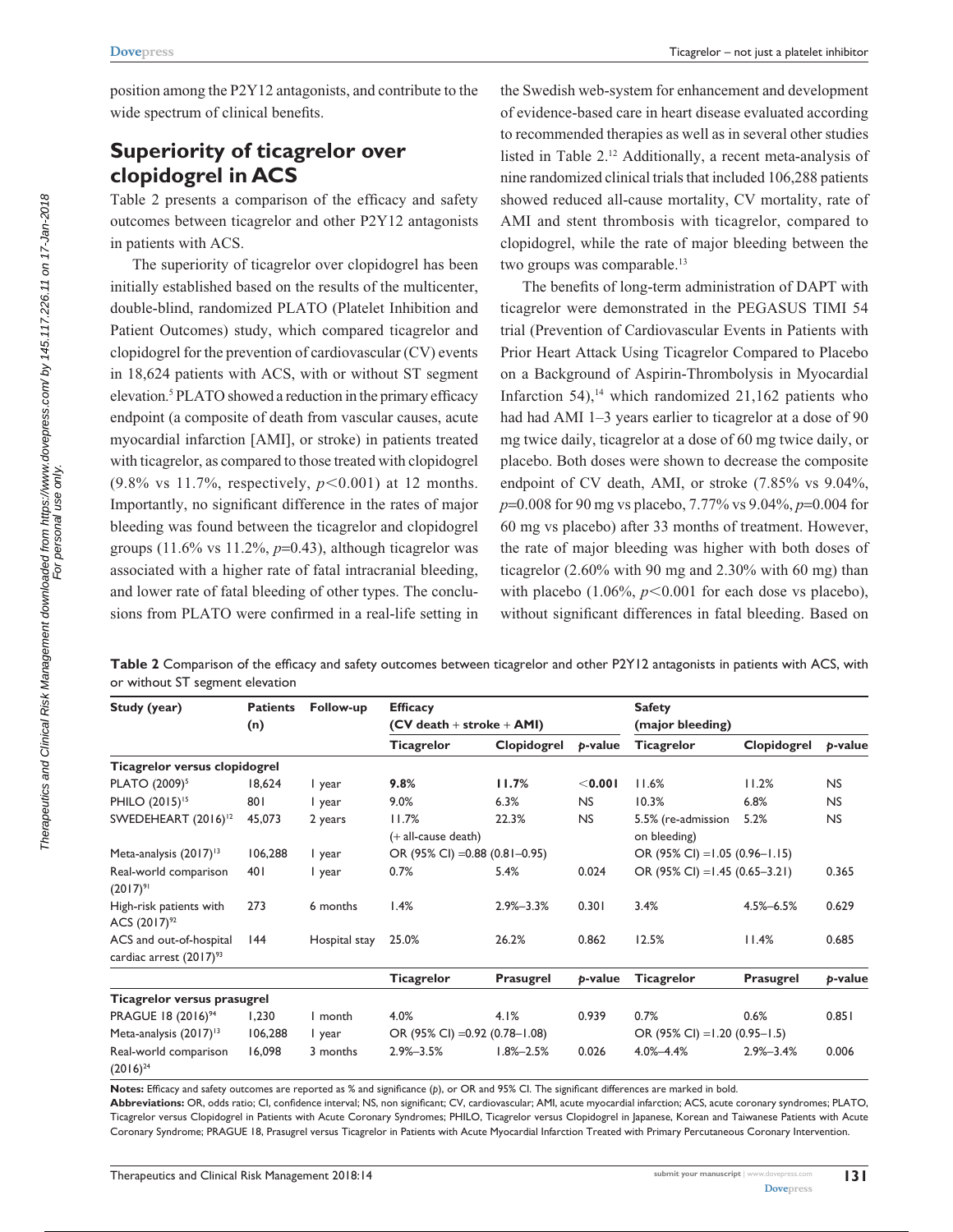the PEGASUS TIMI 54 trial, it seems that patients with generally low bleeding risk might benefit from prolonged treatment with ticagrelor over 12 months. However, additional research is required to define the target population for this treatment strategy.

The promising results of the PLATO and PEGASUS TIMI 54 trials were not confirmed in the PHILO study (Phase the International Study of Ticagrelor and Clinical Outcomes in Asian ACS Patients) and a substudy in the Asian cohort of the PLATO-US, undermining the benefits of ticagrelor in Asian patients.15,16 Both in PHILO and in the Asian cohort of PLATO-US there was a tendency toward more death, AMI, and AIS in patients treated with ticagrelor compared with clopidogrel (hazard ratio, 1.47; 95% confidence interval [CI]: 0.88–2.44 in PHILO and 0.68–2.01 in the PLATO-US cohort). Additionally, there were more major bleedings on ticagrelor in the PHILO study, whereas the bleeding rate in the PLATO-US cohort study was not increased, and comparable with the rest of the PLATO study.<sup>15,17</sup> Nevertheless, the higher rate of ischemic events in Asian patients calls for further investigation regarding the benefits of ticagrelor administration in Asian populations.

Ticagrelor was not superior to clopidogrel when combined with anticoagulant therapy. A study that compared a

double therapy comprising ticagrelor and warfarin with a triple therapy comprising ASA, clopidogrel, and warfarin demonstrated a comparable rate of thrombotic and bleeding events in both groups.18 Additionally, in the GEMINI ACS-1 (A Study to Compare the Safety of Rivaroxaban Versus Acetylsalicylic Acid in Addition to Either Clopidogrel or Ticagrelor Therapy in Participants with Acute Coronary Syndrome) trial, the rate of thrombotic and bleeding events for rivaroxaban versus aspirin was similar in the ticagrelor group compared with the clopidogrel group. However, the choice of clopidogrel or ticagrelor during the trial was not randomized, but was rather based on the investigator's preference. These analyses are exploratory and leave space for various hypotheses. In the absence of sufficient efficacy and safety data, the use of ticagrelor or prasugrel as a part of triple therapy is not recommended.19

Indirect comparison of the two cornerstone studies comparing the efficacy of ticagrelor and prasugrel (PLATO and TRITON TIMI 38) revealed that prasugrel results in greater reduction of PLATO-defined primary endpoints (overall CV death, AMI, ischemic stroke) and mortality in STEMI groups, with no difference in primary endpoint in patients with non-ST segment elevation myocardial infarction (NSTEMI; Figure 1). Moreover, prasugrel increased the



**Figure 1** Ticagrelor versus prasugrel – efficiency and safety comparison.

**Notes:** Differences between (**A**) PLATOs-defined overall primary endpoint risk (myocardial infarction, stroke, death from vascular causes); (**B**) non-CABG-associated major bleeding risk; (**C**) PLATO-defined primary endpoint risk in NSTE-ACS patients; (**D**) PLATO-defined primary endpoint risk in STEMI patients; and (**E**) PLATO-defined overall mortality risk among PLATO and TRITON TIMI (Prasugrel versus Clopidogrel in Patients with Acute Coronary Syndromes) 38 studies.

**Abbreviations:** RRR, relative risk reduction; NNT, number needed to treat; RRI, relative risk increase; NNH, number needed to harm; CABG, coronary artery bypass graft; NSTE-ACS, non-ST-elevation acute coronary state; STEMI, ST segment elevation myocardial infarction.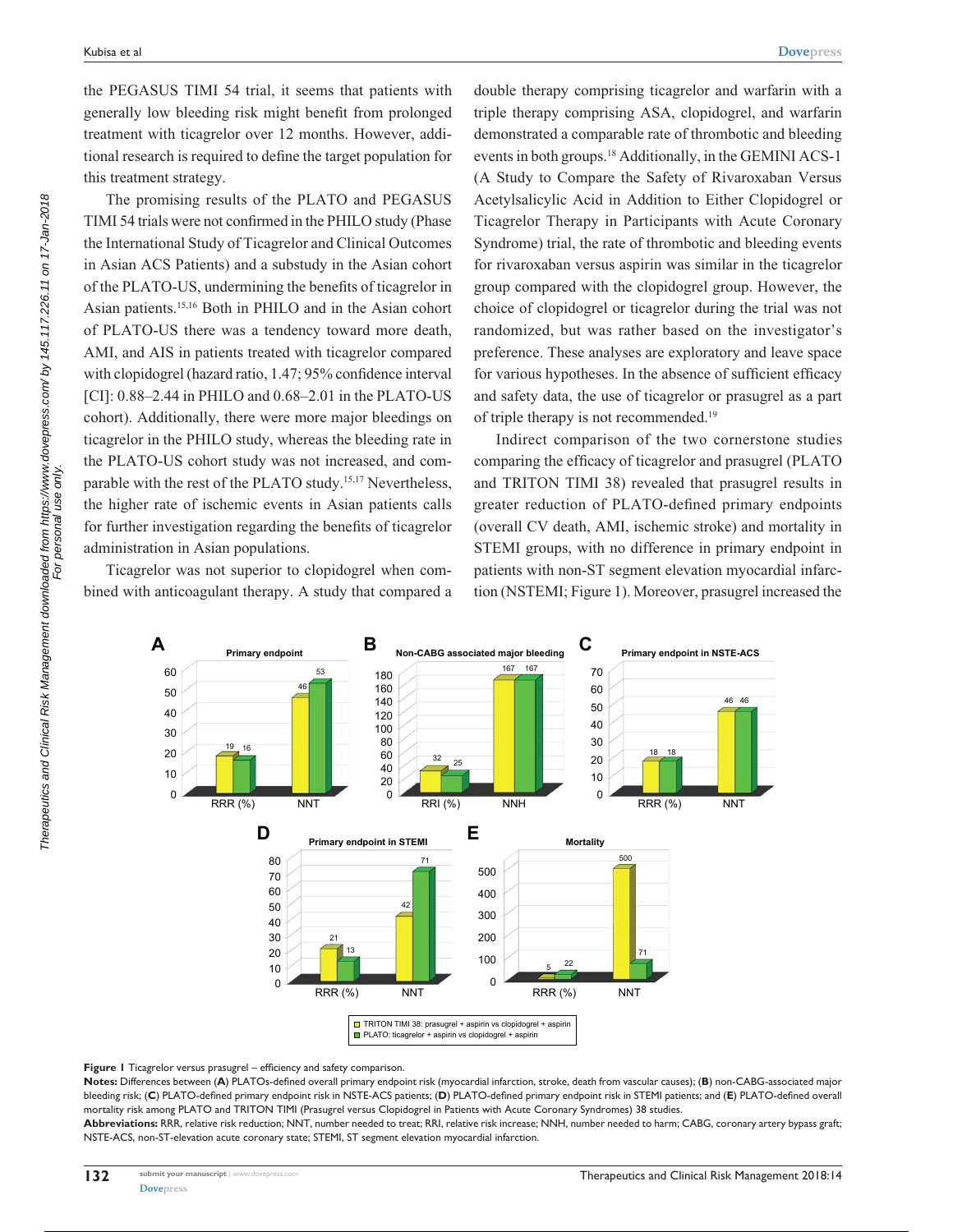risk of non-coronary artery bypass graft (CABG)-associated major bleeding. However, two studies and one meta-analysis which compared ticagrelor and prasugrel directly in terms of the reduction of PLATO-defined efficacy and safety endpoints showed no differences in CV mortality, the rate of AMI and AIS at 1 and 3 months.<sup>16–18</sup> Importantly, the latter study and the meta-analysis showed reduced rate of stent thrombosis in patients receiving prasugrel, which, however, did not translate into reduced mortality.20,21 The reduced rate of stent thrombosis on prasugrel may be due to stronger and more rapid platelet inhibition by prasugrel, compared to ticagrelor.<sup>22</sup> Interestingly, in patients with AMI and type 2 DM, ticagrelor seems to demonstrate greater inhibition of ADP-induced platelet reactivity in comparison to prasugrel, in both the acute and chronic phases of treatment.<sup>23</sup>

The difference in bleeding risk between ticagrelor and prasugrel remains unclear (Table 2). The previously mentioned meta-analysis demonstrated that ticagrelor is associated with a numerically, albeit nonsignificant, lower risk of major bleeding than prasugrel during 1 year follow-up.<sup>13</sup> However, a real-world comparison of ticagrelor and prasugrel in 16,098 patients with ACS demonstrated a significantly lower rate of major bleeding events on prasugrel during 1-month follow-up.24 More studies are required to identify the P2Y12 antagonist associated with the lowest bleeding rate. Interestingly, a trial in which recombinant activated factor VII, fibrinogen concentrate, and factor XIII concentrate were used to overcome antiplatelet effect by acting on fibrin formation or fibrinolysis may point to the cessation of ticagrelor-related unrestrained bleeding.<sup>25</sup>

# **Ticagrelor drug–drug interactions in ACS**

Among interactions with other drugs, concomitant use of ticagrelor with morphine, statins, and digoxin seems relevant.<sup>4</sup> Morphine has been reported to reduce the absorption of ticagrelor by its inhibitory effect on gastric motility.26 Studies performed on patients with AMI receiving ticagrelor and either morphine or placebo demonstrated diminished and delayed antiplatelet effect in the morphine group. Additionally, a clinically relevant decrease of maximal serum concentrations of both ticagrelor and its active metabolite and prolonged clearance of ticagrelor were observed.<sup>27,28</sup> Interestingly, in healthy volunteers a similar decrease of concentration of ticagrelor achieved by a comparable dose of morphine was observed, although platelet inhibition remained adequate.29 It is likely that the publication of the results of IMPRESSION (Influence of Morphine on Pharmacokinetics and Pharmacodynamics of Ticagrelor in Patients

with Acute Myocardial Infarction) trial will elucidate this interaction.30

In addition, morphine causes, via a similar mechanism, significant decrease in the action of clopidogrel.<sup>31</sup> Current European Society of Cardiology guidelines for the management of AMI recommend intravenous morphine titration in severe pain, however indicating the possibility of failure of antiplatlet effect due to interaction with morphine.<sup>32</sup>

Revision of results of the PLATO trial which focused on the interaction between ticagrelor and statins concluded that co-administration of ticagrelor and statins decreased both vascular and all-cause mortality, compared to clopidogrel and statins.29 Increased concentration of simvastatin in the presence of ticagrelor was confirmed also in healthy volunteers.33 These results have been attributed to the fact that ticagrelor, in contrast to clopidogrel, weakly inhibits CYP450 3A4 and delays metabolism of certain statins, especially simvastatin. Both ticagrelor and rosuvastatin were shown to increase the concentration of adenosine in animal models, which may further contribute to the beneficial effect of their co-administration.34,35 Nevertheless, a series of case studies have reported an increased risk of rhabdomyolysis when ticagrelor was co-administrated with high-dose statins in patients with CKD, suggesting that the ticagrelor–statins interaction may be clinically relevant in particular patient populations.36,37

The co-administation of ticagrelor with digoxin warrants caution as well. Because ticagrelor is a weak inhibitor of P-glycoprotein, which is involved in the metabolism of digoxin, the concentration of digoxin may increase once ticagrelor is initiated. Hence, in patients treated with ticagrelor the concentration of digoxin should be monitored.<sup>38</sup>

## **Genetic polymorphism**

The genetic background of ticagrelor response has been investigated previously in several pharmacogenetics studies, but the genetic determination of ticagrelor response in humans still remains unknown. The PLATO trial demonstrated that ticagrelor reduces the rate of a combined endpoint of CV death, AMI, or stroke with no increase in the incidence of major bleeding as compared to clopidogrel, irrespective of cytochrome P450 2C19 (CYP2C19) and adenosine triphosphate (ATP) binding cassette subfamily B (*ABCB1*) genetic polymorphisms.39 In the genetic substudy of the PLATO trial, a two-phase design was used for a genomewide association study (GWAS): a discovery phase, which consisted of 3,998 individuals genotyped, and a replication phase of an additional 6,015 individuals. The GWAS results on ticagrelor pharmacokinetics in a large cohort of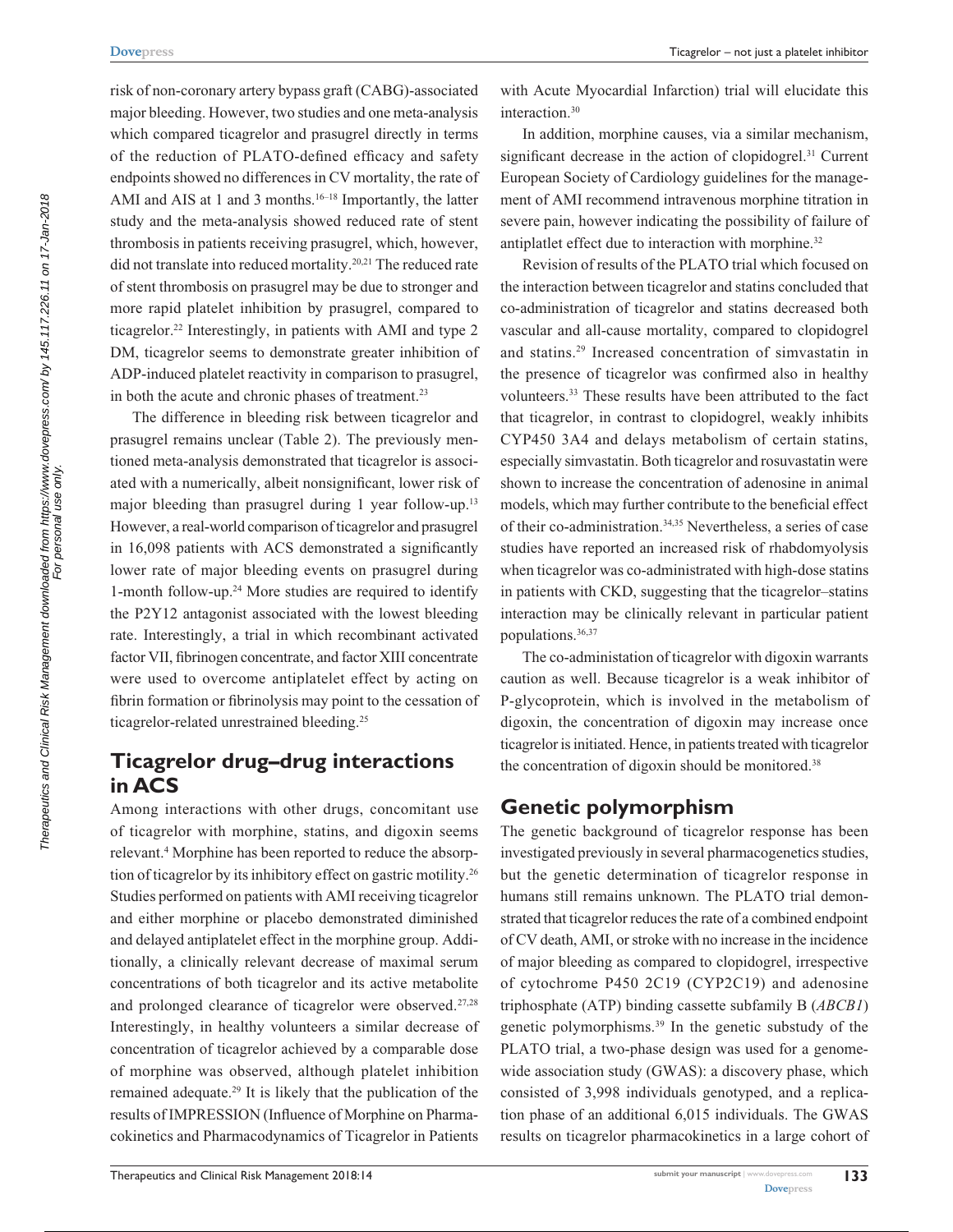ticagrelor-treated ACS patients showed an association of three different genetic loci (*SLCO1B1-rs4149056*, *CYP3A4 rs62471956*, *rs56324128*, and *UGT2B7-rs61361928*) with ticagrelor levels. Importantly, the modest genetic impact on plasma levels of ticagrelor and the active metabolite of ticagrelor (AR-C124910XX [ARC]) did not translate into effect on any efficacy (ie, CV death, MI, and stroke) or safety endpoints (ie, non-CABG-related bleeds or investigatorreported dyspnea).40 In a recent study, the impact of genetic variations within both *ITGA2B* and *ITGB3* encoding genes on ex vivo antiplatelet effects of ticagrelor in Chinese healthy subjects was studied. In 28 carriers of *ITGA2B rs5911 GG* genotype was associated with lower level of platelet ADPinduced platelet activation after incubation with ticagrelor. The study showed that the SNP can decrease the ex vivo antiplatelet activity of ticagrelor, especially at low concentration, though the baseline platelet activity was not affected by the polymorphism. However, th*e ITGB3 rs4642* or *rs4634* polymorphisms had no effect on either the baseline platelet activity or the ex vivo antiplatelet effect of ticagrelor.<sup>41</sup> In another study, the same group of researchers further evaluated a population of 196 healthy Chinese volunteers in order to analyze the association between platelet reactivity with or without ticagrelor and nine *P2Y12* SNPs (*rs1907637 C.T*, *rs79320243 A.G/htSNP*, *rs10935842 A.T/htSNP*, *rs6787801 T.C/htSNP*, *rs6801273 A.G*, *rs16863323 G.A*, *rs2046934 T.C*, *rs6785930 C.T*, and *rs6809699 G.T/htSNP*) and the *GNB3 rs5443 C.T* polymorphism.<sup>42</sup> However, genetic variations in *P2Y12* and *GNB3* were not associated with interindividual variability in platelet inhibition after partial ex vivo blockade with ticagrelor. The abovementioned observations stand in line with the first study, which observed that SNPs in *P2Y12*, P2Y1, and *ITGB3* do not affect ticagrelor-induced inhibition of ADP-induced platelet aggregation.<sup>43</sup> In another study conducted in healthy Chinese male subjects, eight different SNPs within *PEAR1* gene were evaluated in order to analyze their association with in vitro platelet reactivity and ticagrelor pharmacokinetics. It was found that *PEAR1 rs12041331* polymorphism is associated with in vitro antiplatelet activity of ticagrelor but no significant difference in ticagrelor pharmacokinetics with the *rs12041331* genotype was observed. Minor homozygotes of two SNPs (*rs12041331*, *rs12566888*) exhibited statistically significant lower maximal platelet activation and minor allele carriers of *rs4661012* polymorphism exhibited statistically significant higher maximal platelet activation. *PEAR1* intronic variant *rs12041331 AA* genotype and 3′-UTR variant *rs4661012 GG* genotype were associated with an increased IPA after

in vitro ticagrelor incubation at low and high concentrations, respectively. However, the mechanisms by which *rs12041331* polymorphism influences ticagrelor response remain unknown. No significant difference in the pharmacokinetic parameters of ticagrelor and ARC were observed among *PEAR1* genotypes of candidate SNPs.<sup>44</sup> At present, there are no data supporting any impact of genetic polymorphisms in the pharmacokinetics of ticagrelor on clinical outcomes of patients.

# **Mechanism underlying the pleiotropic effects of ticagrelor**

The results of the PLATO trial were embraced with growing interest in the extra-platelet effects of ticagrelor. Ticagrelor administration was shown to be associated with the increased concentration of adenosine caused by 1) inhibition of adenosine reuptake by blocking human equilibrative nucleoside transporter 1,<sup>45</sup> and 2) increased release of ATP, subsequently transformed into adenosine.46

Although ticagrelor was proved to elevate serum adenosine levels only in higher doses than standard, a similarity between part of pleiotropic effects exerted by ticagrelor and those mediated by adenosine was proved and described.47,48 This may suggest that some pleiotropic effects of ticagrelor are achieved via adenosine-dependent mechanism. Effects induced by an increased concentration of adenosine and stimulation of adenosine receptors  $(A1-A3)$  are summarized in Table 3.<sup>49,50</sup> Comparably, probable adenosine-dependent pleiotropic effects of ticagrelor together with pleiotropic mechanisms of unknown origin and mechanisms underlying the adenosine inhibition reuptake are presented in Figure 2.

The first described pleiotropic effect was decreased death rate in patients with ACS receiving ticagrelor (PLATO subgroup) who presented with sepsis or pulmonary infection.<sup>51</sup> This phenomenon was proposed to be based on adenosinerelated depletion of pro-inflammatory factors by acting on A2A and A2B adenosine receptors, as well as on decreased platelet reactivity, and thus prevention of disseminated intravascular coagulation.<sup>52,53</sup> In another study, vasodilation of coronary arteries and increased coronary blood flow velocity (CBFV) were described in patients with NSTEMI undergoing percutaneous coronary intervention. Ticagrelor exhibited higher maximal CBFV/baseline CBFV ratio than prasugrel at increasing concentrations of adenosine infusion rate, confirming that the increased CBFV on ticagrelor is associated with the inhibition of adenosine reuptake.<sup>54</sup> In a study performed on diabetic rats, ticagrelor in combination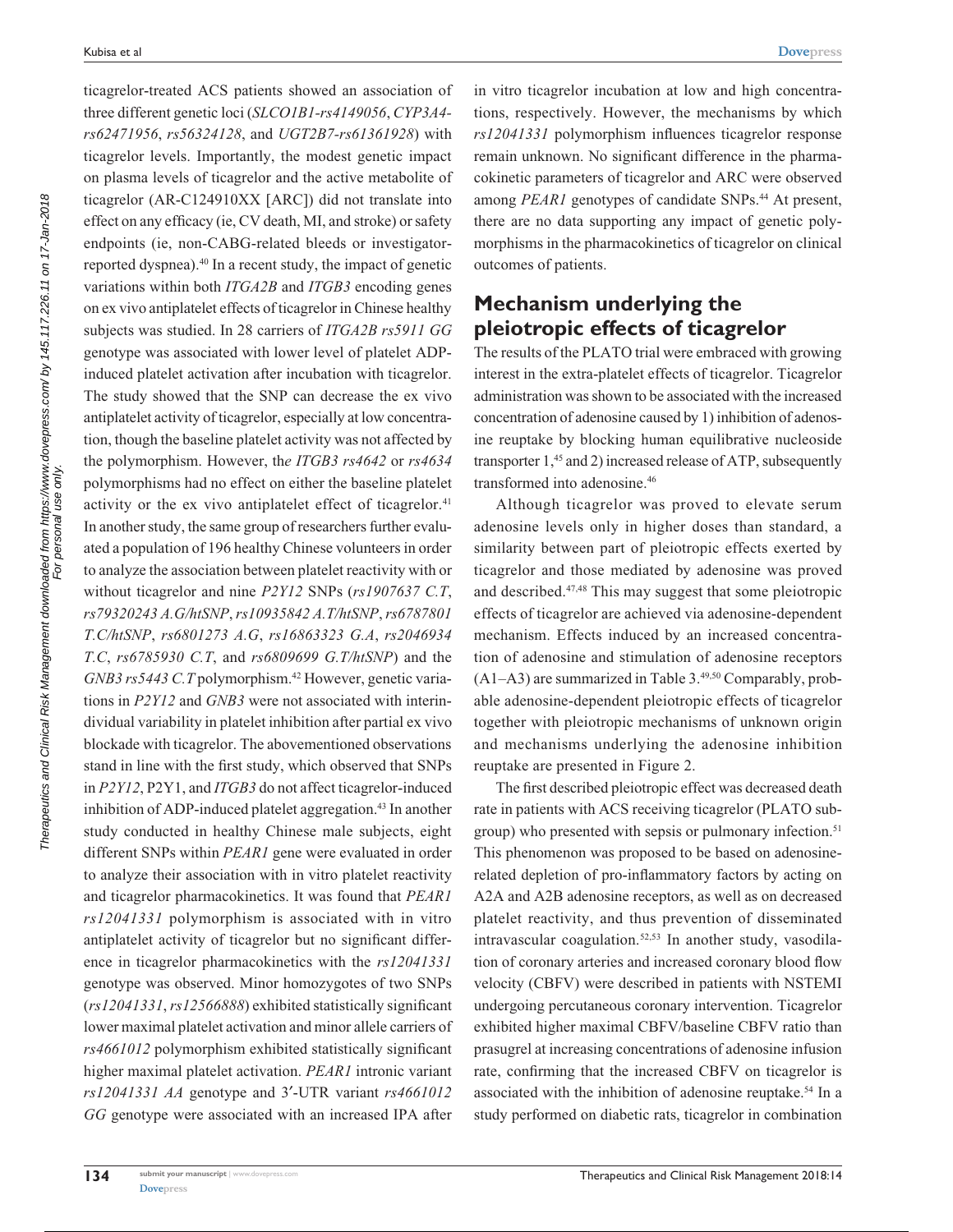| <b>Adenosine</b><br>receptors | Ticagrelor-relevant role                                                                                                                                                                                  | Impact on<br>cell <b>CAMP</b> | <b>Concentration of adenosine</b><br>required for activation |
|-------------------------------|-----------------------------------------------------------------------------------------------------------------------------------------------------------------------------------------------------------|-------------------------------|--------------------------------------------------------------|
| AI                            | • Coronary vessel spasm<br>• Promotion of neutrophil chemotaxis and phagocytosis<br>• Negative chronotropic effect<br>• Dyspnea<br>• GFR decrease                                                         | Decrease                      | Low                                                          |
| A2a                           | • Coronary vessel dilation<br>• EPC migration<br>• Inhibition of platelet activation<br>• Dyspnea<br>• Inhibition of neutrophil trafficking, granule release, and<br>production of inflammatory mediators | Increase                      | Low                                                          |
| A2b                           | • Coronary vessel dilation<br>• Inhibition of platelet activation<br>• Inhibition of neutrophil trafficking, granule release<br>• Inhibition of production of inflammatory mediators                      | Increase                      | High                                                         |
| A <sub>3</sub>                | • Coronary vessel spasm<br>• EPC migration<br>• Promotion of neutrophil chemotaxis and phagocytosis                                                                                                       | Decrease                      | Low                                                          |

**Table 3** Effects induced by stimulation of membrane-bound adenosine receptors (A1–A3)

**Abbreviations:** cAMP, cyclic adenosine monophosphate; GFR, glomerular filtration rate; EPC, endothelial progenitor cell.

with rosuvastatin decreased the infarct size due to more potent adenosine-dependent myocardial reperfusion.<sup>34</sup> Ticagrelor was shown to increase the concentration of (cluster of differentiation) CD34+/CD133+ endothelial progenitor cells (EPC) in peripheral blood, which are responsible for endothelial regeneration in patients after ACS.<sup>55</sup> The mechanism underlying the increased concentration of EPC is adenosine-modulated migration of EPC instigated by activation



**Figure 2** Mechanisms underlying the probable adenosine-dependent and non-adenosine-dependent pleiotropic effects of ticagrelor. **Abbreviations:** ICaL, L-type Ca(2+) currents in cardiomyocytes; PAI, plasminogen activation inhibitor; EGF, endothelial growth factor; IL-10, interleukin 10; hENT1, human equilibrative nucleoside transporter 1; ATP, adenosine triphosphate; ADP, adenosine diphosphate; VSMC, vascular smooth muscle cells.

**135**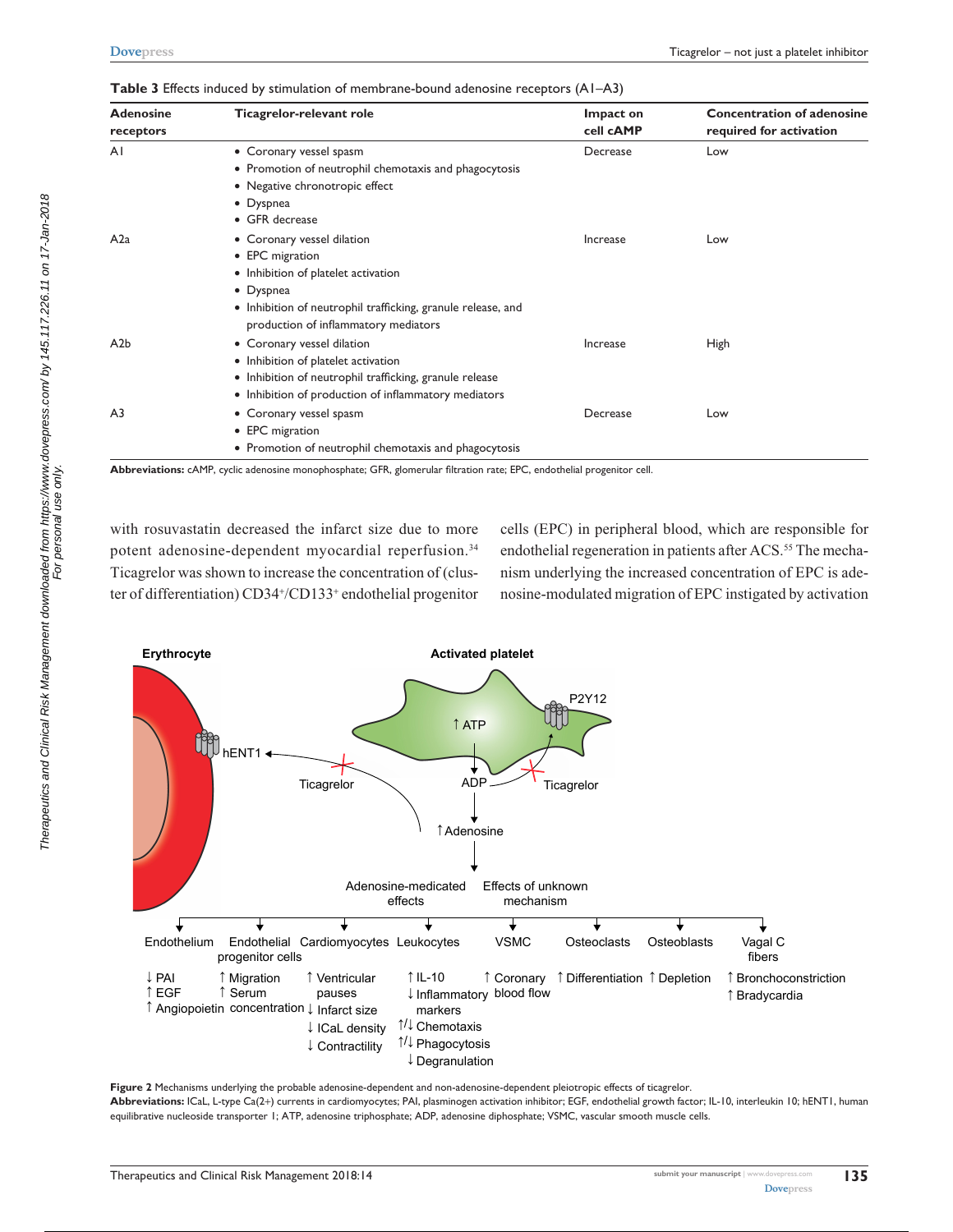**[Dovepress](www.dovepress.com)**

of A2A and A3 receptors as well as increased production of endothelial growth factor, interleukin-8 and angiopoietin-1 in endothelial cells, monocytes, and macrophages.<sup>56–59</sup> Ticagrelor was also shown to inhibit differentiation of osteoclasts and promote differentiation of osteoblasts via adenosine A2A receptors in vitro.<sup>60</sup> Another pleiotropic effect of ticagrelor includes reduced expression and activity of tissue factor and plasminogen activator inhibitor-1 in left atrium appendage endocardial cells isolated from patients with atrial fibrillation, which might translate into reduced risk of stroke and other ischemic events due to thrombus formation in the left atrium.<sup>61</sup> On the contrary, ticagrelor has been proved to reduce L-type Ca(2+) current density in rat ventricular myocytes as well as to decrease sarcomere shortening of electrically stimulated cardiomyocytes.<sup>62</sup>

The increased serum concentration of adenosine seems to be responsible also for ticagrelor-related adverse effects, including dyspnea, ventricular pauses, bradycardia, and bradyarrhythmias. Table 4 summarizes the most frequent adverse effects of ticagrelor in patients with ACS, coronary artery disease, and pulmonary disease (asthma, chronic obstructive pulmonary disease [COPD]). Dyspnea during ticagrelor administration and during simultaneous adenosine infusion was confirmed in numerous studies.<sup>63-65</sup> Dyspnea is caused by adenosine acting on A1 and A2A receptors present on C fibers of vagal nerve causing bronchoconstriction.<sup>66</sup> Ticagrelor-related dyspnea is described as sudden and unexpected air hunger or unsatisfied inspiration, and in most cases is recognized as mildly intense.<sup>67</sup> The diagnosis of ticagrelor-related dyspnea is based on exclusion of other causes of dyspnea. Occurrence of dyspnea varies among trials and depends mainly on the length of administration and dosage of ticagrelor. For example, dyspnea was the reason for ticagrelor discontinuation in  $2\% - 9\%$  ACS patients,  $68$ whereas dyspnea was not observed in healthy elderly volunteers and mild asthma or mild-to-moderate COPD patients.<sup>65</sup> The lack of dyspnea in the latter study was probably due to short duration of the trial.

Bradycardia as well as ventricular pauses are side effects of adenosine-related stimulation of adenosine A1 receptor present in heart tissue.<sup>69</sup> Bradycardia is recognized as a side effect of all oral P2Y12 antagonists; however, it seems to occur more often on ticagrelor. Differences in the incidence of bradycardia in various studies depend on the definition of "bradycardia" (any decrease in the heart rate versus heart rate below 60 beats per minute). Due to chronotropic effect, ticagrelor decreases the heart rate in all patients, but only in a few cases does ticagrelor cause clinically relevant bradycardia. For example, in 300 patients with AMI, ticagrelor was associated with double the risk of bradycardia (80 patients) than with clopidogrel  $(32$  patients).<sup>70</sup> It is not known, however, which clinical event described as bradycardia met the clinical definition of bradycardia, as its incidence varies significantly amidst the trials (PHILO, PLATO, PEGASUS), where bradycardia incidence varied from 1.5% to 7%. Nevertheless, several cases were reported where ticagrelor induced development of secondary degree type 2 block and complete atrioventricular block.<sup>71,72</sup>

In a substudy of PLATO 5.8% of patients developed asymptomatic, sinusoid ventricular pauses  $(>\,3s)$  during the first week of treatment, which ceased with time.73 In the

|  |  |  |                                               |  |  |  |  | Table 4 Incidence of the most frequent adverse effects of ticagrelor in patients with acute coronary syndrome, coronary artery |  |
|--|--|--|-----------------------------------------------|--|--|--|--|--------------------------------------------------------------------------------------------------------------------------------|--|
|  |  |  | disease, and pulmonary disease (asthma, COPD) |  |  |  |  |                                                                                                                                |  |

| Study (year)                                                                 | <b>Patients</b> | Follow-up | <b>Dyspnea</b> | <b>Bradycardia</b> | <b>Ventricular</b> |
|------------------------------------------------------------------------------|-----------------|-----------|----------------|--------------------|--------------------|
|                                                                              | (n)             |           | $(\%)$         | $(\%)$             | pauses $(\%)$      |
| <b>Acute coronary syndromes</b>                                              |                 |           |                |                    |                    |
| PLATO (2009) <sup>5</sup>                                                    | 18,624          | I year    | 13.80          | 7.10               | 5.80               |
| PHILO (2015) <sup>15</sup>                                                   | 801             | I year    | 5.70           | 2.80               | $\mathbf 0$        |
| PEGASUS TIMI 54 (90 mg) (2015) <sup>14</sup>                                 | 13,946          | 33 months | 18.9           | 2.04               | 18.9               |
| PEGASUS TIMI 54 (60 mg) (2015) <sup>14</sup>                                 | 13,946          | 33 months | 15.4           | 2.32               | 15.4               |
| DISPERSE 2 (2010) <sup>95</sup>                                              | 984             | 3 months  | 13.0           | N/A                | N/A                |
| Ticagrelor versus clopidogrel in non-ST-elevation acute                      | 149             | l year    | N/A            | 54                 | N/A                |
| coronary syndromes (2016) <sup>70</sup>                                      |                 |           |                |                    |                    |
| Ticagrelor and bradycardia: a nested case-control study (2015) <sup>96</sup> | 700             | 2 years   | N/A            | 20                 | N/A                |
| Coronary artery disease                                                      |                 |           |                |                    |                    |
| DISPERSE   (2010) <sup>95</sup>                                              | 200             | I month   | 4.1            | N/A                | N/A                |
| ONSET/OFFSET (2009) <sup>97</sup>                                            | 123             | 6 weeks   | 38.60          | N/A                | N/A                |
| <b>Pulmonary disease</b>                                                     |                 |           |                |                    |                    |
| Healthy volunteers, asthma, or COPD patients (2013) <sup>65</sup>            | 40              | I week    | 0              | N/A                | N/A                |

**Abbreviations:** N/A, not applicable; COPD, chronic obstructive pulmonary disease; PLATO, Ticagrelor versus Clopidogrel in Patients with Acute Coronary Syndromes; PHILO, Ticagrelor versus Clopidogrel in Japanese, Korean, and Taiwanese Patients with Acute Coronary Syndrome; PEGASUS TIMI 54, Long-Term Use of Ticagrelor in Patients with Prior Myocardial Infarction; DISPERSE, Antiplatelet Therapy in Acute Coronary Syndromes: Focus on Ticagrelor; ONSET/OFFSET, Randomized Double-Blind Assessment of the ONSET and OFFSET of the Antiplatelet Effects of Ticagrelor versus Clopidogrel in Patients with Stable Coronary Artery Disease.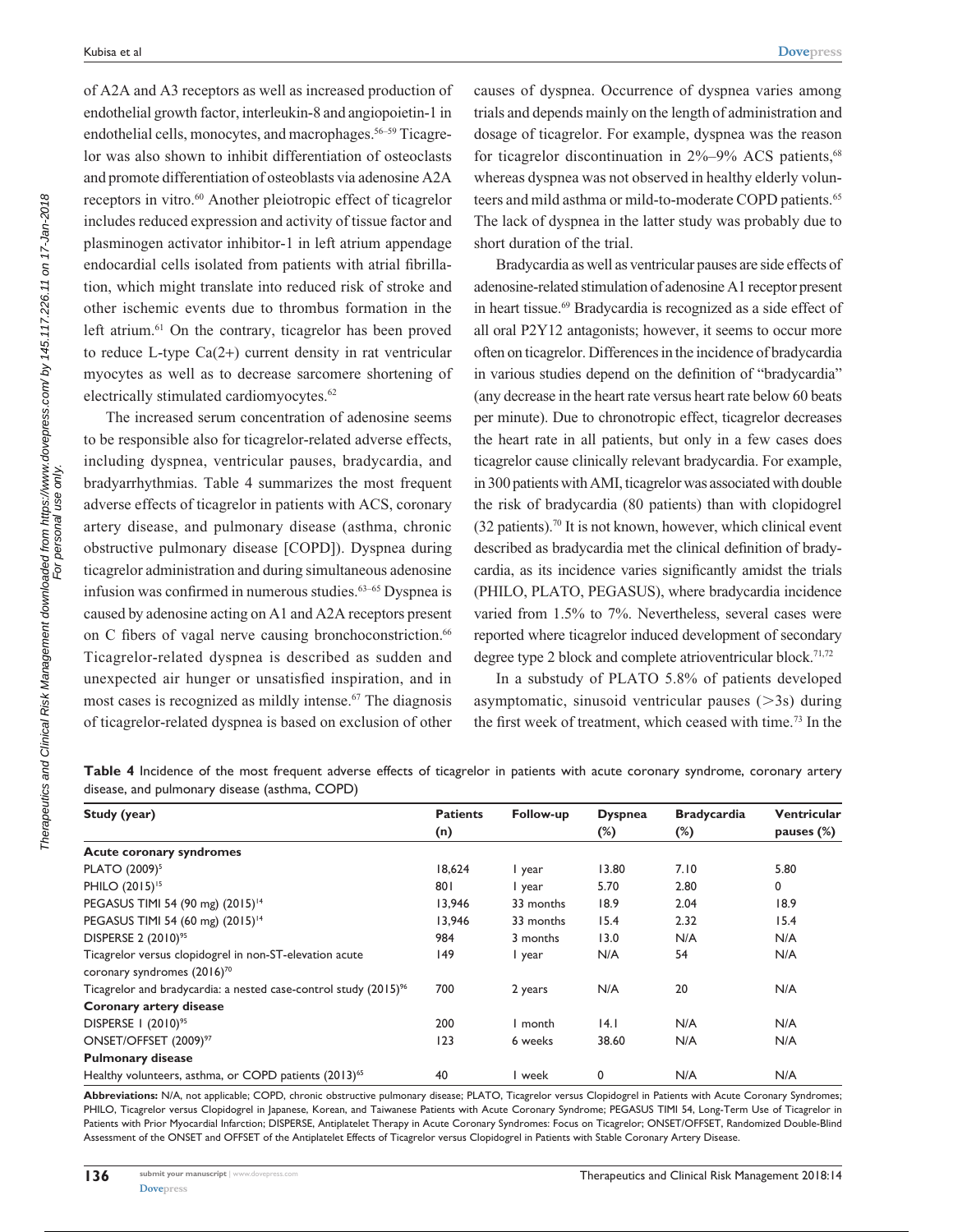PHILO and PEGASUS trials the occurrence of ventricular pauses was 0% and 1.6%, respectively, making ventricular pauses a clinically irrelevant complication. Noteworthy, in one case report both bradycardia and dyspnea were reversed using aminophylline, suggesting that administration of aminophylline might counteract the adenosine-related adverse effects of ticagrelor.<sup>74</sup>

## **Ticagrelor in non-coronary indications**

Major clinical trials involving ticagrelor in non-coronary indications are included in Table 5.

## Ischemic stroke and transient ischemic attacks

Major evidence of benefits of ticagrelor in AIS or transient ischemic attacks (TIA) arises from the SOCRATES trial (Acute Stroke or Transient Ischemic Attack Treated with Aspirin or Ticagrelor and Patient Outcomes). In SOCRATES, ticagrelor was not superior over ASA in terms of efficacy outcomes in any group of patients. Moreover, both drugs were associated with comparable risk of bleeding and other adverse effects, except for more common dyspnea among patients treated with ticagrelor.<sup>75</sup> Noteworthy, a subanalysis of the SOCRATES results in Asian patients compared with non-Asian patients demonstrated equal efficacy of ticagrelor in both groups, but a lower risk of major hemorrhage in Asian patients receiving ticagrelor.<sup>76</sup> The beneficial effects of ticagrelor were hypothesized to be associated with the prior long-term use of ASA, which would result in transient DAPT.<sup>77,78</sup> In the absence of no clear explanation, as of today, ticagrelor has not been included in the recent guidelines of secondary prevention of stroke.<sup>79,80</sup>

#### Peripheral arterial disease (PAD)

The use of ticagrelor seems to be associated with a reduced risk of PAD progression among patients with prior AMI. A summary of the previous reports could not firmly demonstrate the superiority of either ticagrelor or clopidogrel in the treatment and prevention of the complications of PAD.81–83 Ultimately, results of the EUCLID (Examining Use of Ticagrelor in Peripheral Artery) trial conclude that both drugs have a comparable efficacy and safety profile, and that there are no differences in adverse effects.<sup>84</sup> Nevertheless, novel antiplatelet agents have not yet been introduced in routine pharmacotherapy of PAD.85

#### Coronary artery bypass grafting

Antithrombotic therapy following the procedure of coronary artery bypass grafting is generally based on ASA. Nevertheless, graft failure due to thrombosis occurs in up to 10% of cases and therefore P2Y12 inhibitors are incrementally introduced in patients after CABG. A retrospective observation of 705 patients suggests that exposure to ticagrelor shortly before CABG is associated with a higher risk of hemorrhagic complications. This effect was not observed when ticagrelor was discontinued 3 days prior to surgery.<sup>86</sup> A study focusing on the turnover of platelets after CABG suggests that ticagrelor is more efficient than clopidogrel in patients, in whom rapid supply of young platelets occurs. $87$  A comprehensive insight into the use of ticagrelor after CABG is anticipated from results of the current TiCAB (Ticagrelor in CABG) trial, which aims to compare the efficacy and safety of ticagrelor and ASA after CABG.<sup>88</sup>

## **Conclusion**

Ticagrelor has the potential to revolutionize the treatment of coronary artery disease and ACS due to reduction of CV death as proved in the PEGASUS TIMI 54 trial, when implemented as a component of DAPT. Ticagrelor seems to demonstrate more potent platelet inhibition in ACS patients with DM and/or COPD, as compared with prasugrel, at equal bleeding risk.22,89 Nevertheless, the underperformance of ticagrelor in Asian population shown in the PHILO study needs further

|  |  |  |  | Table 5 Ticagrelor in non-coronary indications |  |
|--|--|--|--|------------------------------------------------|--|
|--|--|--|--|------------------------------------------------|--|

| <b>Study</b>    | <b>Study design</b>           | <b>Patients</b> | Follow-up  | <b>Efficacy, OR</b>   | <b>Safety</b>                     |  |
|-----------------|-------------------------------|-----------------|------------|-----------------------|-----------------------------------|--|
| (year)          |                               | (n)             |            | (95% CI)              | (major bleeding), OR (95% CI)     |  |
| <b>EUCLID</b>   | Ticagrelor versus clopidogrel | 13,855          | 30 months  | $1.02(0.92 - 1.13)$ , | $1.10(0.84-1.43), p=0.49$         |  |
| $(2017)^{84}$   | in PAD                        |                 | (median)   | $p=0.65$              |                                   |  |
| <b>SOCRATES</b> | Ticagrelor versus ASA in      | 13.199          | 90 days    | $0.87(0.76 - 1.00)$   | 0.83 $(0.52 - 1.34)$ , $p = 0.45$ |  |
| $(2016)^{75}$   | acute ischemic stroke and TIA |                 |            |                       |                                   |  |
| <b>TiCAB</b>    | Ticagrelor versus ASA after   | $500+$          | 12 months  | Currently ongoing     |                                   |  |
| $(2016)^{88}$   | CABG                          |                 | (designed) |                       |                                   |  |

**Abbreviations:** PAD, peripheral artery disease; ASA, acetylsalicylic acid; TIA, transient ischemic attack; CABG, coronary artery bypass grafting; OR, odds ratio; CI, confidence interval; EUCLID, Ticagrelor versus Clopidogrel in Symptomatic Peripheral Artery Disease; SOCRATES, Ticagrelor versus Aspirin in Acute Stroke or Transient Ischemic Attack; TiCAB, A Randomized, Parallel Group, Double-Blind Study of Ticagrelor Compared with Aspirin for Prevention of Vascular Events in Patients Undergoing Coronary Artery Bypass Graft Operation: Rationale and Design of the Ticagrelor in CABG (TiCAB) trial: An Investigator-Initiated trial.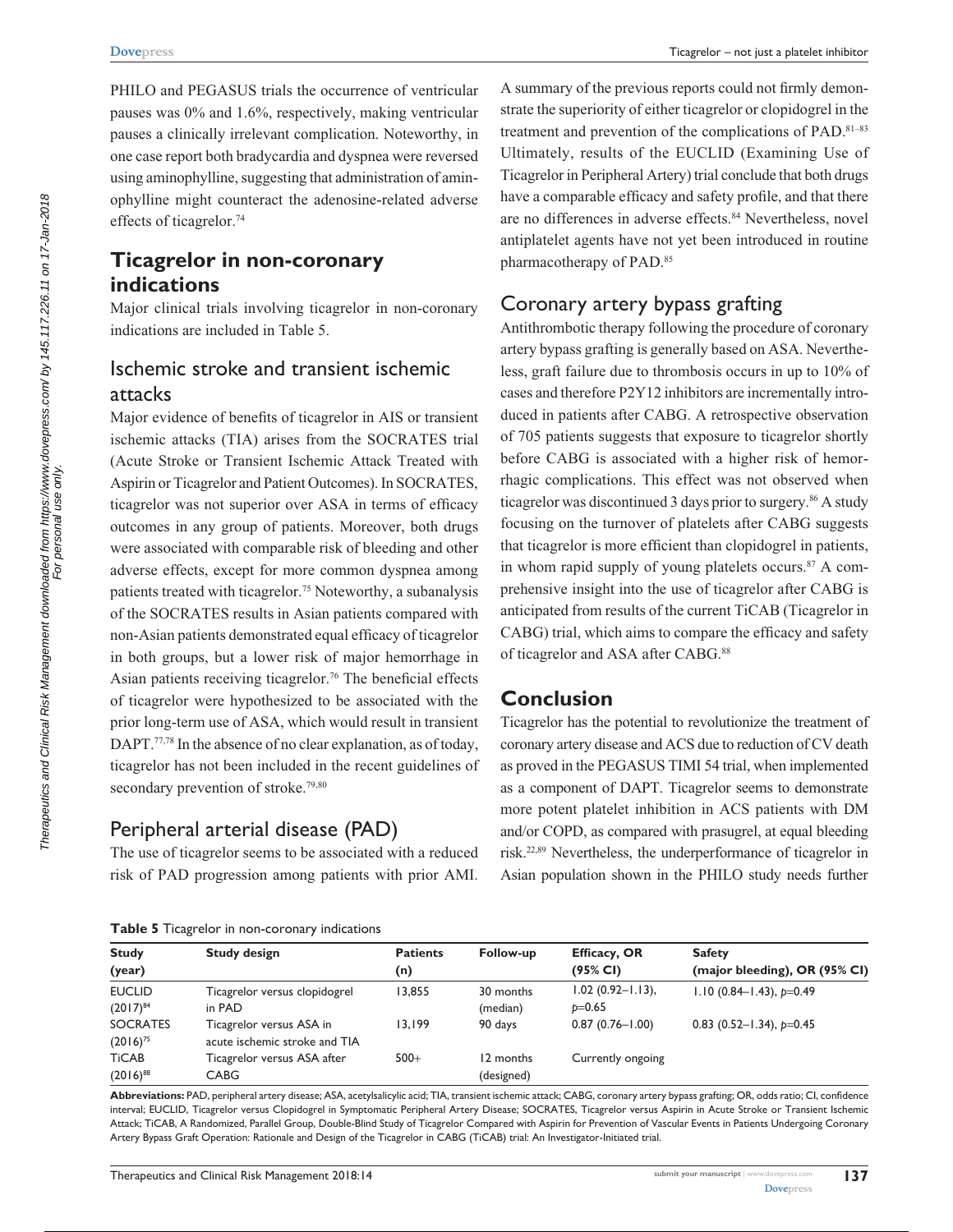investigation. At present, no genetic polymorphisms influencing the metabolism of ticagrelor have been identified to clarify the differences in the efficacy/safety profile of ticagrelor depending on race and comorbidities. The role of ticagrelor in patients with stroke/TIA, PAD, and post-CABG remains limited, as no superiority of ticagrelor over clopidogrel has been shown. Nevertheless, the decreased reuptake of adenosine, which is likely responsible for ticagrelor pleiotropic effects, strengthens the role of ticagrelor in long-term antiplatelet therapy in patients with ACS, as well as in non-ACS indications. For example, ticagrelor might be beneficial in sepsis, as it decreases the concentration of inflammatory biomarkers and modulates the formation of fibrin clots. Regarding the unique pharmacokinetic and pharmacodynamics properties of ticagrelor, as well as the not yet entirely clear pleiotropic effects, ticagrelor remains an active research topic. Once the mechanisms underlying ticagrelor's mode of action are clarified in vivo, the indications of ticagrelor administration are likely to expand.

### **Disclosure**

Research subject was implemented with CEPT infrastructure financed by the European Union – the European Regional Development Fund within the Operational Program "Innovative economy" for 2007–2013. The study was supported financially as part of the research grant from the National Science Center OPUS research grant (grant number 2013/11/B/NZ7/01541). The authors report no other conflicts of interest in this work.

#### **References**

- 1. Linden MD, Jackson DE. Platelets: pleiotropic roles in atherogenesis and atherothrombosis. *Int J Biochem Cell Biol*. 2010;42:1762–1766.
- 2. Hechler B, Gachet C. Purinergic receptors in thrombosis and inflammation. *Arterioscler Thromb Vasc Biol*. 2015;35:2307–2315.
- 3. Windecker S, Kolh P, Alfonso F, et al. 2014 ESC/EACTS guidelines on myocardial revascularization: the task force on myocardial revascularization of the European Society of Cardiology (ESC) and the European Association for Cardio-Thoracic Surgery (EACTS). Developed with the special contribution of the European Association of Percutaneous Cardiovascular Interventions (EAPCI). *Eur Heart J*. 2014;35: 2541–2619.
- 4. Roffi M, Patrono C, Collet JP, et al. 2015 ESC guidelines for the management of acute coronary syndromes in patients presenting without persistent ST-segment elevation: task force for the management of acute coronary syndromes in patients presenting without persistent ST-segment elevation of the European Society of Cardiology (ESC). *Eur Heart J*. 2016;37:267–315.
- 5. Wallentin L, Becker RC, Budaj A, et al. Ticagrelor versus clopidogrel in patients with acute coronary syndromes. *N Engl J Med*. 2009;361: 1045–1057.
- 6. Wiviott SD, Braunwald E, McCabe CH, et al. Prasugrel versus clopidogrel in patients with acute coronary syndromes. *N Engl J Med*. 2007; 357:2001–2015.
- 7. Zhang Y, Zhang S, Ding Z. Role of P2Y12 receptor in thrombosis. *Adv Exp Med Biol*. 2017;906:307–324.
- 8. Burnstock G. Purinergic signalling: therapeutic developments. *Front Pharmacol*. 2017;8:661.
- 9. Lecchi A, Femia EA, Paoletta S, et al. Inherited dysfunctional platelet P2Y12 receptor mutations associated with bleeding disorders. *Hamostaseologie*. 2016;36:279–283.
- 10. Teng R. Ticagrelor: pharmacokinetic, pharmacodynamic and pharmacogenetic profile: an update. *Clin Pharmacokinet*. 2015;54:1125–1138.
- 11. Meves SH, Schroder KD, Endres HG, Krogias C, Kruger JC, Neubauer H. Clopidogrel high-on-treatment platelet reactivity in acute ischemic stroke patients. *Thromb Res*. 2014;133:396–401.
- 12. Sahlen A, Varenhorst C, Lagerqvist B, et al. Outcomes in patients treated with ticagrelor or clopidogrel after acute myocardial infarction: experiences from SWEDEHEART registry. *Eur Heart J*. 2016;37: 3335–3342.
- 13. Shah R, Rashid A, Hwang I, Fan TM, Khouzam RN, Reed GL. Metaanalysis of the relative efficacy and safety of oral P2Y12 inhibitors in patients with acute coronary syndrome. *Am J Cardiol*. 2017;119:1723–1728.
- 14. Bonaca MP, Bhatt DL, Cohen M, et al. Long-term use of ticagrelor in patients with prior myocardial infarction. *N Engl J Med*. 2015;372: 1791–1800.
- 15. Goto S, Huang CH, Park SJ, Emanuelsson H, Kimura T. Ticagrelor vs clopidogrel in Japanese, Korean and Taiwanese patients with acute coronary syndrome – randomized, double-blind, phase III PHILO study. *Circ J*. 2015;79:2452–2460.
- 16. Serebruany VL, Tomek A, Pya Y, Bekbossynova M, Kim MH. Inferiority of ticagrelor in the PHILO trial: play of chance in East Asians or nightmare confirmation of PLATO-USA? *Int J Cardiol*. 2016;215: 372–376.
- 17. Kang HJ, Clare RM, Gao R, et al. Ticagrelor versus clopidogrel in Asian patients with acute coronary syndrome: a retrospective analysis from the Platelet Inhibition and Patient Outcomes (PLATO) trial. *Am Heart J*. 2015;169:899–905.
- 18. Braun OO, Bico B, Chaudhry U, et al. Concomitant use of warfarin and ticagrelor as an alternative to triple antithrombotic therapy after an acute coronary syndrome. *Thromb Res*. 2015;135:26–30.
- 19. Levine GN, Bates ER, Bittl JA, et al. 2016 ACC/AHA guideline focused update on duration of dual antiplatelet therapy in patients with coronary artery disease: a report of the American College of Cardiology/ American Heart Association task force on clinical practice guidelines. *J Thorac Cardiovasc Surg*. 2016;152:1243–1275.
- 20. Rollini F, Franchi F, Cho JR, et al. A head-to-head pharmacodynamic comparison of prasugrel vs. ticagrelor after switching from clopidogrel in patients with coronary artery disease: results of a prospective randomized study. *Eur Heart J*. 2016;37:2722–2730.
- 21. Sucato V, Corrado E, Castellana C, et al. Real-world use of ticagrelor and prasugrel in patients with NSTEMI undergoing percutaneous coronary intervention. *J Cardiovasc Med (Hagerstown)*. 2017;18(6):450–451.
- 22. Franchi F, Rollini F, Cho JR, et al. Impact of escalating loading dose regimens of ticagrelor in patients with ST-segment elevation myocardial infarction undergoing primary percutaneous coronary intervention: results of a prospective randomized pharmacokinetic and pharmacodynamic investigation. *JACC Cardiovasc Interv*. 2015;8:1457–1467.
- 23. Franchi F, Rollini F, Aggarwal N, et al. Pharmacodynamic comparison of prasugrel versus ticagrelor in patients with type 2 diabetes mellitus and coronary artery disease: the OPTIMUS (Optimizing Antiplatelet Therapy in Diabetes Mellitus)-4 study. *Circulation*. 2016;134:780–792.
- 24. Larmore C, Effron MB, Molife C, et al. "Real-world" comparison of prasugrel with ticagrelor in patients with acute coronary syndrome treated with percutaneous coronary intervention in the United States. *Catheter Cardiovasc Interv*. 2016;88:535–544.
- 25. Calmette L, Martin AC, Le Bonniec B, et al. Ticagrelor reversal: in vitro assessment of four haemostatic agents. *J Clin Pathol*. 2017;70(9): 733–739.
- 26. Kubica J, Kubica A, Jilma B, et al. Impact of morphine on antiplatelet effects of oral P2Y12 receptor inhibitors. *Int J Cardiol*. 2016;215: 201–208.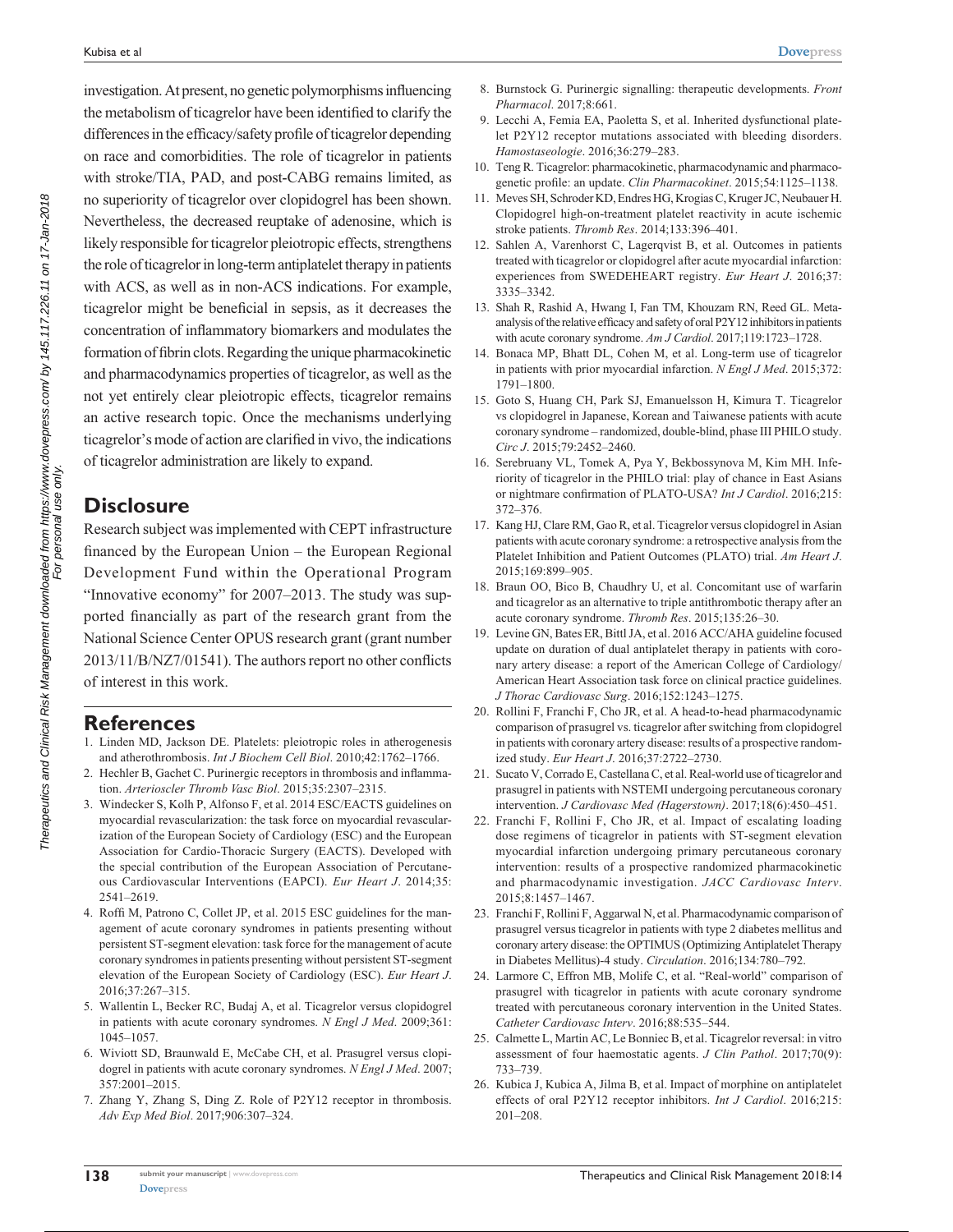- **[Dovepress](www.dovepress.com)**
- 27. Kubica J, Adamski P, Ostrowska M, et al. Morphine delays and attenuates ticagrelor exposure and action in patients with myocardial infarction: the randomized, double-blind, placebo-controlled IMPRESSION trial. *Eur Heart J*. 2016;37:245–252.
- 28. Parodi G, Bellandi B, Xanthopoulou I, et al. Morphine is associated with a delayed activity of oral antiplatelet agents in patients with STelevation acute myocardial infarction undergoing primary percutaneous coronary intervention. *Circ Cardiovasc Interv*. 2015;8:e001593.
- 29. Hobl EL, Reiter B, Schoergenhofer C, et al. Morphine decreases ticagrelor concentrations but not its antiplatelet effects: a randomized trial in healthy volunteers. *Eur J Clin Invest*. 2016;46:7–14.
- 30. Kubica J, Adamski P, Ostrowska M, et al. Influence of morphine on pharmacokinetics and pharmacodynamics of ticagrelor in patients with acute myocardial infarction (IMPRESSION): study protocol for a randomized controlled trial. *Trials*. 2015;16:198.
- 31. Wang ZY, Chen M, Zhu LL, et al. Pharmacokinetic drug interactions with clopidogrel: updated review and risk management in combination therapy. *Ther Clin Risk Manag*. 2015;11:449–467.
- 32. Ibanez B, James S, Agewall S, et al. 2017 ESC guidelines for the management of acute myocardial infarction in patients presenting with ST-segment elevation: the task force for the management of acute myocardial infarction in patients presenting with ST-segment elevation of the European Society of Cardiology (ESC). *Eur Heart J*. Epub 2017 Aug 26.
- 33. Teng R, Mitchell PD, Butler KA. Pharmacokinetic interaction studies of co-administration of ticagrelor and atorvastatin or simvastatin in healthy volunteers. *Eur J Clin Pharmacol*. 2013;69:477–487.
- 34. Birnbaum Y, Birnbaum GD, Birnbaum I, Nylander S, Ye Y. Ticagrelor and rosuvastatin have additive cardioprotective effects via adenosine. *Cardiovasc Drugs Ther*. 2016;30:539–550.
- 35. Birnbaum GD, Birnbaum I, Ye Y, Birnbaum Y. Statin-induced cardioprotection against ischemia-reperfusion injury: potential drug–drug interactions. Lesson to be learnt by translating results from animal models to the clinical settings. *Cardiovasc Drugs Ther*. 2015;29:461–467.
- 36. van Vuren AJ, de Jong B, Bootsma HP, Van der Veen MJ, Feith GW. Ticagrelor-induced renal failure leading to statin-induced rhabdomyolysis. *Neth J Med*. 2015;73:136–138.
- 37. Kido K, Wheeler MB, Seratnahaei A, Bailey A, Bain JA. Rhabdomyolysis precipitated by possible interaction of ticagrelor with high-dose atorvastatin. *J Am Pharm Assoc*. 2015;55:320–323.
- 38. Siller-Matula JM, Trenk D, Krahenbuhl S, Michelson AD, Delle-Karth G. Clinical implications of drug–drug interactions with P2Y12 receptor inhibitors. *J Thromb Haemost*. 2014;12:2–13.
- 39. Wallentin L, James S, Storey RF, et al. Effect of CYP2C19 and ABCB1 single nucleotide polymorphisms on outcomes of treatment with ticagrelor versus clopidogrel for acute coronary syndromes: a genetic substudy of the PLATO trial. *Lancet*. 2010;376:1320–1328.
- 40. Varenhorst C, Eriksson N, Johansson A, et al. Effect of genetic variations on ticagrelor plasma levels and clinical outcomes. *Eur Heart J*. 2015;36:1901–1912.
- 41. Li MP, Xiong Y, Xu A, et al. Association of platelet ITGA2B and ITGB3 polymorphisms with ex vivo antiplatelet effect of ticagrelor in healthy Chinese male subjects. *Int J Hematol*. 2014;99:263–271.
- 42. Li MP, Tang J, Wen ZP, et al. Influence of P2Y12 polymorphisms on platelet activity but not ex-vivo antiplatelet effect of ticagrelor in healthy Chinese male subjects. *Blood Coagul Fibrinolysis*. 2015;26: 874–881.
- 43. Storey RF, Melissa Thornton S, Lawrance R, et al. Ticagrelor yields consistent dose-dependent inhibition of ADP-induced platelet aggregation in patients with atherosclerotic disease regardless of genotypic variations in P2RY12, P2RY1, and ITGB3. *Platelets*. 2009;20:341–348.
- 44. Li M, Hu Y, Wen Z, et al. Association of PEAR1 rs12041331 polymorphism and pharmacodynamics of ticagrelor in healthy Chinese volunteers. *Xenobiotica*. 2017;47(12):1130–1138.
- 45. van Giezen JJ, Sidaway J, Glaves P, Kirk I, Bjorkman JA. Ticagrelor inhibits adenosine uptake in vitro and enhances adenosine-mediated hyperemia responses in a canine model. *J Cardiovasc Pharmacol Ther*. 2012;17:164–172.
- 46. Ohman J, Kudira R, Albinsson S, Olde B, Erlinge D. Ticagrelor induces adenosine triphosphate release from human red blood cells. *Biochem Biophys Res Commun*. 2012;418:754–758.
- 47. Cattaneo M, Schulz R, Nylander S. Adenosine-mediated effects of ticagrelor: evidence and potential clinical relevance. *J Am Coll Cardiol*. 2014;63:2503–2509.
- 48. van den Berg TN, El Messaoudi S, Rongen GA, et al. Ticagrelor does not inhibit adenosine transport at relevant concentrations: a randomized crossover study in healthy subjects in vivo. *PLoS One*. 2015;10:e0137560.
- 49. Laubach VE, French BA, Okusa MD. Targeting of adenosine receptors in ischemia-reperfusion injury. *Expert Opin Ther Targets*. 2011;15: 103–118.
- 50. Cattaneo M, Schulz R, Nylander S. Adenosine-mediated effects of ticagrelor. *J Am Coll Cardiol*. 2014;63:2503–2509.
- 51. Storey RF, James SK, Siegbahn A, et al. Lower mortality following pulmonary adverse events and sepsis with ticagrelor compared to clopidogrel in the PLATO study. *Platelets*. 2014;25:517–525.
- 52. Muller KA, Chatterjee M, Rath D, Geisler T. Platelets, inflammation and anti-inflammatory effects of antiplatelet drugs in ACS and CAD. *Thromb Haemost*. 2015;114:498–518.
- 53. Hasko G, Cronstein BN. Adenosine: an endogenous regulator of innate immunity. *Trends Immunol*. 2004;25:33–39.
- 54. Alexopoulos D, Moulias A, Koutsogiannis N, et al. Differential effect of ticagrelor versus prasugrel on coronary blood flow velocity in patients with non-ST-elevation acute coronary syndrome undergoing percutaneous coronary intervention: an exploratory study. *Circ Cardiovasc Interv*. 2013;6:277–283.
- 55. Bonello L, Frere C, Cointe S, et al. Ticagrelor increases endothelial progenitor cell level compared to clopidogrel in acute coronary syndromes: a prospective randomized study. *Int J Cardiol*. 2015;187:502–507.
- 56. Fernandez P, Jara C, Aguilera V, et al. Adenosine A(2)A and A(3) receptors are involved in the human endothelial progenitor cells migration. *J Cardiovasc Pharmacol*. 2012;59:397–404.
- 57. Dubey RK, Gillespie DG, Jackson EK. A(2B) adenosine receptors stimulate growth of porcine and rat arterial endothelial cells. *Hypertension*. 2002;39:530–535.
- 58. Shen J, Halenda SP, Sturek M, Wilden PA. Cell-signaling evidence for adenosine stimulation of coronary smooth muscle proliferation via the A1 adenosine receptor. *Circ Res*. 2005;97:574–582.
- 59. Clark AN, Youkey R, Liu X, et al. A1 adenosine receptor activation promotes angiogenesis and release of VEGF from monocytes. *Circ Res*. 2007;101:1130–1138.
- 60. Mediero A, Wilder T, Reddy VS, et al. Ticagrelor regulates osteoblast and osteoclast function and promotes bone formation in vivo via an adenosine-dependent mechanism. *FASEB J*. 2016;30:3887–3900.
- 61. Reiner MF, Breitenstein A, Holy EW, et al. Ticagrelor, but not clopidogrel active metabolite, displays antithrombotic properties in the left atrial endocardium. *Eur Heart J*. 2017;38(12):916–919.
- 62. Kucuk M, Celen MC, Yamasan BE, Olgar Y, Ozdemir S. Effects of ticagrelor on ionic currents and contractility in rat ventricular myocytes. *Cardiovasc Drugs Ther*. 2015;29:419–424.
- 63. Wittfeldt A, Emanuelsson H, Brandrup-Wognsen G, et al. Ticagrelor enhances adenosine-induced coronary vasodilatory responses in humans. *J Am Coll Cardiol*. 2013;61:723–727.
- 64. Storey RF, Bliden KP, Patil SB, et al. Incidence of dyspnea and assessment of cardiac and pulmonary function in patients with stable coronary artery disease receiving ticagrelor, clopidogrel, or placebo in the ONSET/OFFSET study. *J Am Coll Cardiol*. 2010;56:185–193.
- 65. Butler K, Maya J, Teng R. Effect of ticagrelor on pulmonary function in healthy elderly volunteers and asthma or chronic obstructive pulmonary disease patients. *Curr Med Res Opin*. 2013;29:569–577.
- 66. Unverdorben M, Parodi G, Pistolesi M, Storey RF. Dyspnea related to reversibly-binding P2Y12 inhibitors: a review of the pathophysiology, clinical presentation and diagnostics. *Int J Cardiol*. 2016;202:167–173.
- 67. Storey RF, Becker RC, Harrington RA, et al. Characterization of dyspnoea in PLATO study patients treated with ticagrelor or clopidogrel and its association with clinical outcomes. *Eur Heart J*. 2011;32:2945–2953.